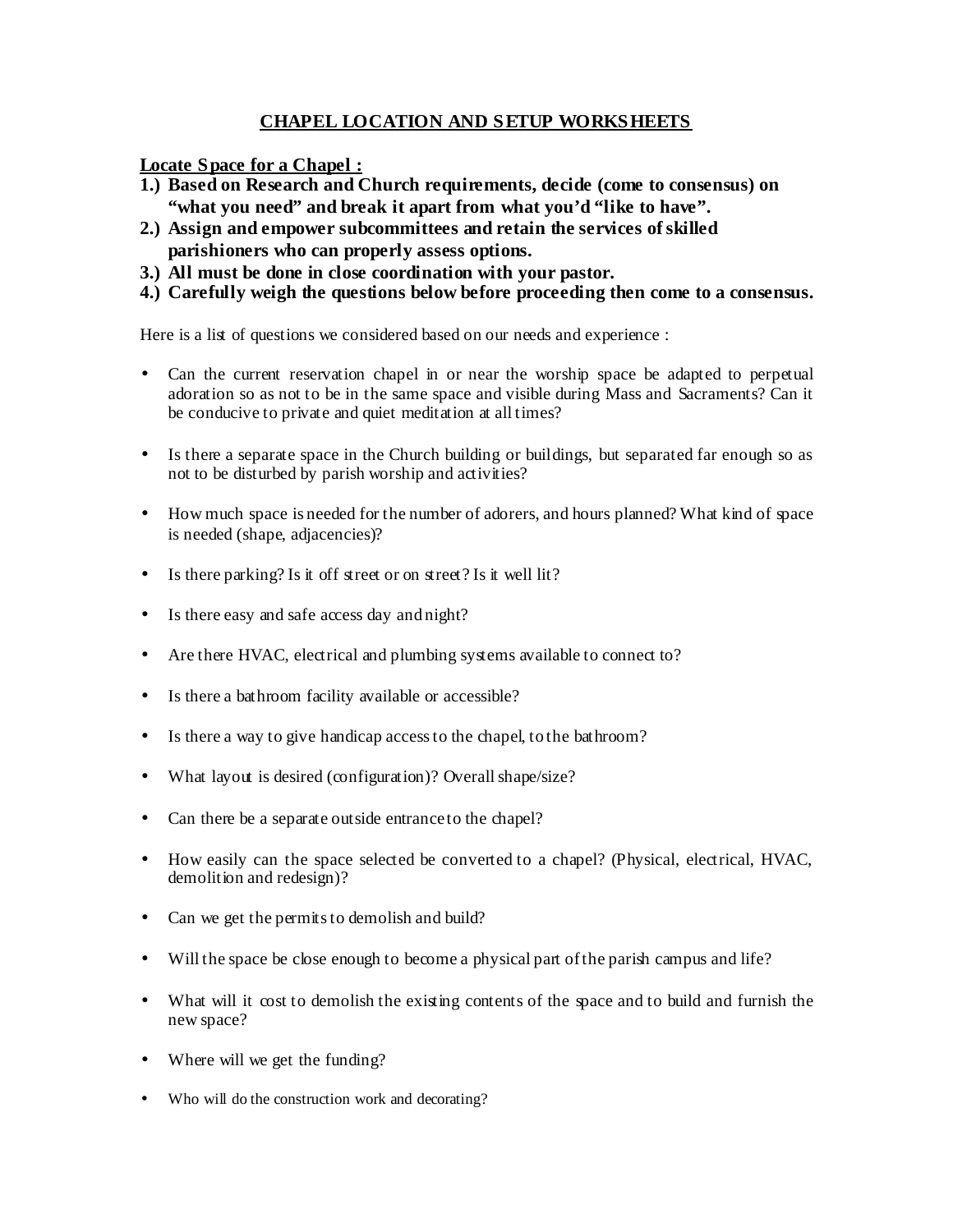**Setup and Furnish a Chapel :**

- **1.) Based on research and Church requirements, identify by consensus, the list of "What You Need", versus the list of "Like to Have's".**
- **2.) Choose a subcommittee, and identify key individuals in the parish community with the skills to help design and decorate in terms of walls, floors, windows, lighting, fixtures, etc.**
- **3.) All must be done in close coordination with your pastor.**
- **4.) Carefully consider the areas below and come to a consensus.**

Here is a list of items we considered based on our needs and experience :

- An outer separated hall or corridor with a place for sign-in and resources is important.
- A sign-in table with a clock, bulletin board, book of petitions, lamp & chair.
- A space shaped to easily set up adorers all in clear view (close proximity) of the Holy Sacrament.
- Easy access climate control which keeps adorers comfortable.
- Zone controllable lighting is extremely important and needs to be fitting for a quiet worship space.
- A hallway phone with long distance lock is needed for emergencies.
- Comfortable seating with kneelers to accommodate 20 to 24 adorers.
- A quiet prayer space is required (be mindful of adjacencies) outside noise, etc.
- Walls and décor must be conducive to adoration and fit in with the parish overall feel and in no way detract attention from the Most Blessed Sacrament.
- A fixed in place Monstrance is required for exposition in the wall or on a tower.
- A table or shelf nearby the monstrance for candles unless they are wall mounted.
- Security for the late night adorer is critical, pass-code access is needed.
- Well lit parking space day and night close by is important good exterior lighting is critical.
- Good exterior and interior informative and directional signs is critical.
- A Chapel Name sign is very important.
- Establish a subcommittee to assure weekly cleaning and general upkeep.
- Backup supply of interior and exterior light bulbs should be on hand.
- Supply of sidewalk salt and a snow shovel should be made available in winter.